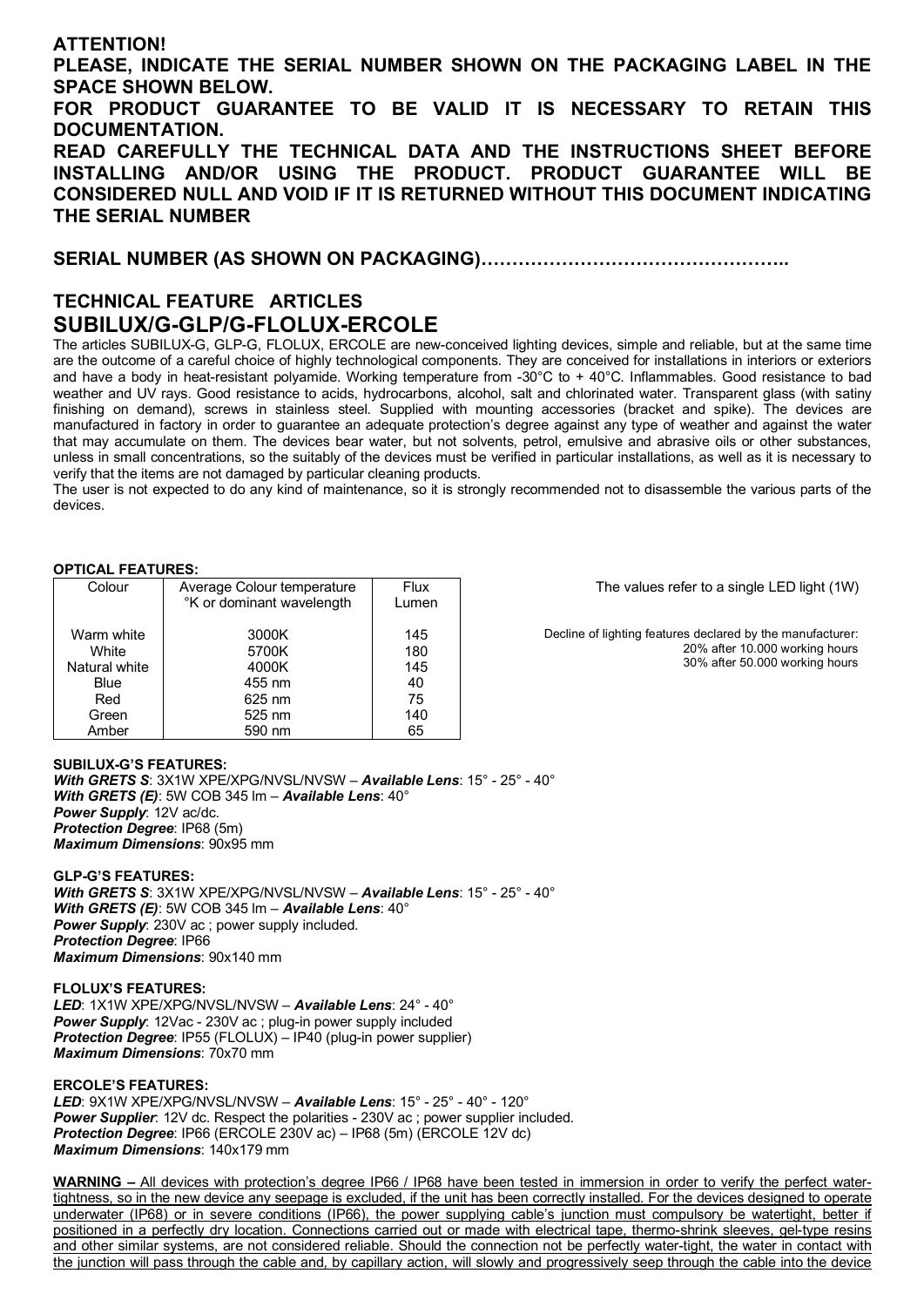in damaging quantities. Such phenomenon is caused by the variations of air pressure inside the spot, and these are due, during the operation of the spot, to the healing and cooling phases succeeding the turning-on and turning-off phases of the device itself. **Product guarantee will be considered null and void, should water penetration occur, due to the inobservance of the above warnings and instructions.**

# *Tector srl – SUBILUX/G-GLP/G-FLOLUX-ERCOLE technical feature – January 2019*

**IMPORTANT: The safety of the device is guaranteed only with the observance of the instructions. The producer undertakes no responsibility for the non-observance of the following instructions or for the incompetence of the user. In case of doubts, please address to professional technicians.**

#### **WARRANTY CONDITIONS – The use of the product automatically implies the full acceptance of all the warranty conditions hereunder given.**

The products that come within the field of application of the Directives 89/336, 92/31 and 73/23 CE, updated by the Directive 98/68 CE and following amendments, must be compliant with the essential requisites of the same, in order to be introduced on the market and installed in the territory of the European Community. Compliance with CE Directive is certified by the special CE-mark on the product and/or on its packaging or on the instructions. The products that don't lie in the field of application of the Directives are, in any case, in compliance to the Directive 92/89 (general products safety). The products that are specifically intended for exportation to non-European countries, and are prohibited from distribution on the European market, do however comply with safety standards and are manufactured according to state-of-the-art standards; and if they are used in compliance with the necessary instructions, and subjected to regular maintenance, when foreseen, will ensure safety to both people and things. It must be pointed out that products, for which a specific destination of use is not envisaged, must be used by qualified persons for professional use exclusively. All markings, drawings and indications of the products are provided for reference only, and are not-binding. All products must be connected and installed by qualified people in accordance with the "CEI system" standards that apply in Italy, or the European norms or simply following the relative instructions. Liability will not be accepted in the event of any fault function as the result of incorrect installation for not-reading of the instructions or bad interpretation of the same. Those responsible for the installation or the use of the product must ensure that they undertake all the necessary precautions as laid down in the relative instructions and regulations provided with the product because of incorrect use or installation may cause the risk of damage to both people and things.

LEGAL WARRANTY – The legal warranty is given to the final consumer, it has got a two year's duration from the purchasing date and is given for the conformity's defects of the products, for an intrinsic flaw of the same (intended as a working defect or as a not-conformity of the item to whom agreed at the moment of purchase). In any case Tector is not responsible for any not-conformed goods, should the purchaser have been aware of this situation at the time of purchase. All complaints regarding presumed faults of the product, and all possible disputes, must be notified in writing within 8 days from receipt. The warranty terms will be void should the purchaser fail to notify such defects within this term. The legal warranty contemplates the repairing or the replacement of the product that is not conformed to the original one, upon return of the same and, when not possible, the price reduction, or the resolution of the contract.

COMMERCIAL WARRANTY - **Warranty is considered valid only between Manufacturer and Purchaser** for a period of two years from manufacturing date as shown on the packaging label or by the serial number (the serial number needs to be indicated in the space provided in this technical data sheet which needs to be returned together with the fitting). The warranty will only by valid providing that the appliance is returned in adequate packaging and providing that all the components are in good conditions and have not been modified or tampered with. This is a limited warranty and, except in the case of wilful misconduct or gross negligence, the warranty excludes, among other items, the costs for removal or installation and / or means of access to products, the damage caused to the product or non-functioning, including loss of profits, loss of savings and any special, indirect or consequential damages and any claims by third parties advanced by the buyer. Tector also declines all liability against compensation claims relating to profit loss, or for damage to people or things as the result of the incorrect use of the product or faulty installation of the same. Tector's liability only relates to product defects which are found to exist during normal working conditions as envisaged in the product instructions, and the correct use of same accordingly to correct working procedure or eventual reference norm. In particular no liability is accepted for defects coming **from circumstances beyond control,** such as adverse weather situations or natural catastrophic events (over-voltage, lightning strikes etc.), incorrect installation, improper use or use not conformed to instructions, or in violation of whatever standard, safety code, norms or use instructions, not-correct maintenance or any other abuse, tampering with the product, modifications without Tector's consent, or in the event of complaints related to the normal decline in product performance as the result of the normal wear of the product itself, especially in case of wear of the spot. The warranty is not valid in case of deterioration or corrosion of the item, following a use in particularly aggressive surroundings or for the use of not-suitable cleaning products. Even if the supplying of the spare parts is guaranteed, we will not replace for free the fragile or prone to wear and tear parts, that are not covered by warranty and, specifically for what concerns lighting products, the warranty does not cover glasses and bulbs.

For further clarity, the warranty is NOT valid if the appliances are used and/or installed without their specific power supply or in a manner that fails to comply with the enclosed instructions, or technical/electrical norms, or good working practice, or if they have been modified without the Tector's consent, or by using non-original components or unsuitable components, or if one or more parts of the same are found to be missing (as for example screws, cable clamps, gaskets, etc.), or if they are found to have been broken as the result of knocks, falls or improper use, if they were damaged by water's penetration caused by bad maintenance or carelessness in application of the technical instructions or mounting directions. Warranty is limited to the repair of the damaged product and/or the replacement with an equivalent product, providing that the manufacturer deems the return motive as justified. The lighting tonality of the LED, or its colour temperature, are subject to more or less sensible tolerances in comparison to the declared nominal values, imposed by the constructor of the LEDs. For this reason, disputes about the light tonality will not be accepted, after the installation of the product. In any event the warranty is valid for a maximum of two years from the date of product's manufacture or delivery, and always providing that the purchaser is able to demonstrate that the product had been correctly stored, installed and used. The warranty is limited to Tector's decision to either do a return with refund of the price to the customer, or the free repair or replacement of defective products. The warranty term will be void should the product be returned in inadequate packaging, damaged packaging, or in bad conditions, according to the manufacturer's judgement, or conditions differing to the simple standard use, even prolonged through time.

The damage compensation, if the relative confirming documentation exists and if it is verified by Tector, is admitted only if Tector does not fulfil the contract's conditions for the legal and commercial warranty, contemplating the reparation or replacement of the product, resulting in the cancellation of the sales contract. In any event such compensation will be limited to a maximum of the double of the original purchase price, and in any case not higher than the limits foreseen by our sale's conditions, equal to the 15% of any supply, with a maximum limit of Euro 15.000, independently from the number of supplies. In order to be able to apply these terms, the purchaser must have regularly made all payments as envisaged in the sale's contract.